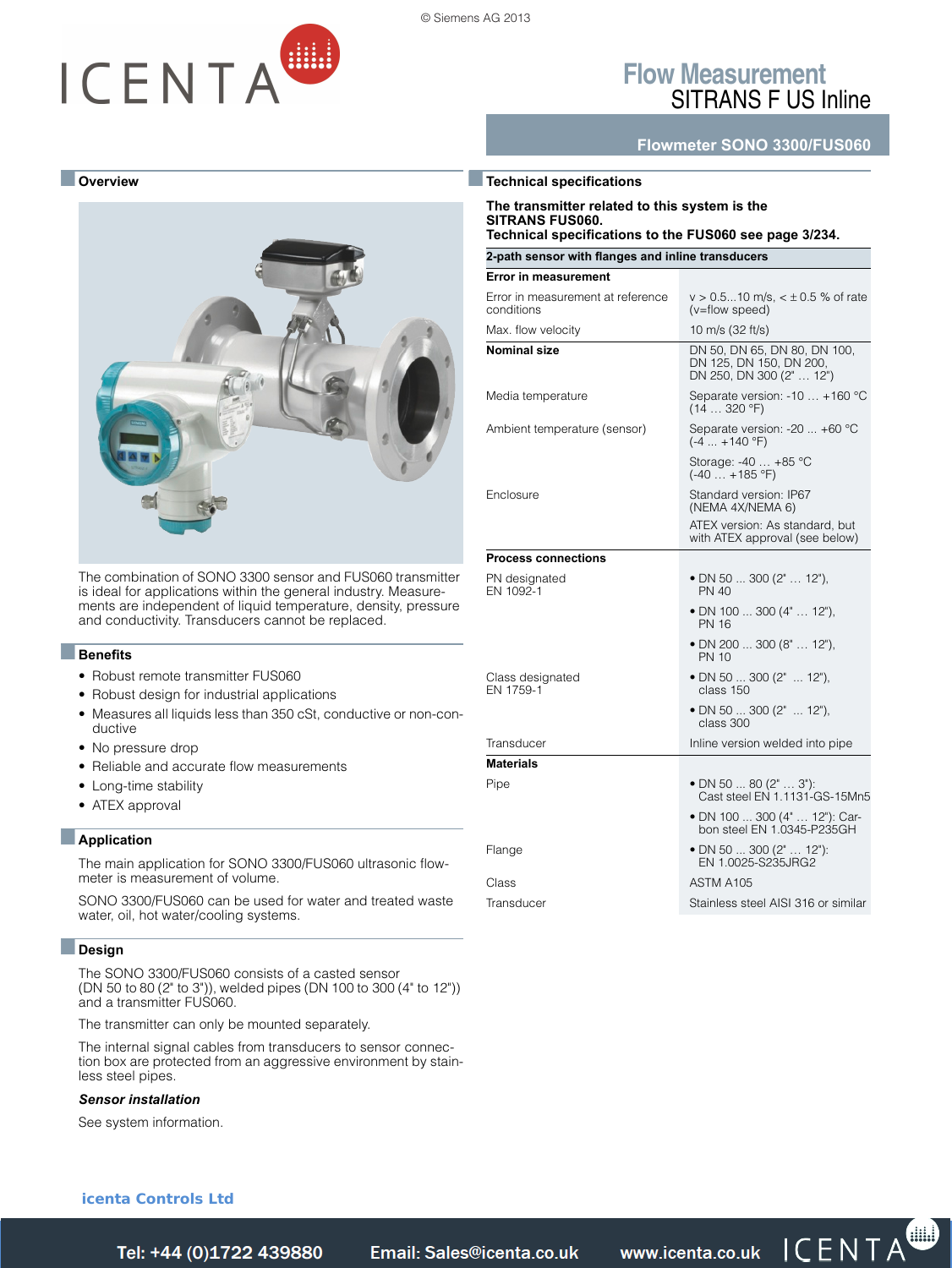## **Flow Measurement** SITRANS F US Inline

#### **Flowmeter SONO 3300/FUS060**

| <b>Certificates and approvals</b>                                                                                                                                                      |                                                                                                 |                                                                       | Coaxial cable between sensor SONO 3300 and                                                                                                                    |  |  |
|----------------------------------------------------------------------------------------------------------------------------------------------------------------------------------------|-------------------------------------------------------------------------------------------------|-----------------------------------------------------------------------|---------------------------------------------------------------------------------------------------------------------------------------------------------------|--|--|
| Conformity certificate                                                                                                                                                                 | The devices are supplied as stan-<br>dard with a Siemens Certificate of<br>Conformity on CD     | transmitter FUS060<br><b>Standard Coaxial</b><br>cable (75 $\Omega$ ) | Coaxial cable with SMB<br>straight plug on one                                                                                                                |  |  |
| Material certificate                                                                                                                                                                   | Material certificate according to<br>EN 10204-3.1 is optionally avail-                          |                                                                       | end for the FUS060<br>connector                                                                                                                               |  |  |
|                                                                                                                                                                                        | able                                                                                            | Outside diameter                                                      | $\varnothing$ 5.8 mm                                                                                                                                          |  |  |
| NDT examination report                                                                                                                                                                 | Extended material certificate is<br>optionally available                                        | Length                                                                | 3, 15, 30, 60, 90, 120 m<br>(9.84, 49.21, 98.43,                                                                                                              |  |  |
| Calibration report                                                                                                                                                                     | A standard calibration report is<br>shipped with each flowmeter.                                |                                                                       | 196.85, 295.28,<br>393.70 ft) between sen-<br>sor and transmitter                                                                                             |  |  |
| Extended accredited ISO/IEC<br>17025 calibration certificates                                                                                                                          | Optionally available                                                                            | Material (outside<br>jacket)                                          | black PE                                                                                                                                                      |  |  |
| Approvals                                                                                                                                                                              | No custody transfer approvals                                                                   | Ambient temperature                                                   | $-10$ $+70$ °C                                                                                                                                                |  |  |
| Ex approval                                                                                                                                                                            | System ATEX approval for                                                                        |                                                                       | (14158 °F)                                                                                                                                                    |  |  |
|                                                                                                                                                                                        | SONO 3300 with remote transmit-<br>ter FUS060-Ex (ATEX II 2G<br>Ex dem [ia/ib] IIC $T6/T4/T3$ ) | <b>High temperature</b><br>Coaxial cable (75 $\Omega$ )               | Coaxial cable with SMB<br>straight plug on one<br>end for the FUS060                                                                                          |  |  |
|                                                                                                                                                                                        | For Ex version the transducer                                                                   |                                                                       | connector                                                                                                                                                     |  |  |
|                                                                                                                                                                                        | cable length is restricted to 3 m<br>(9.84 ft), in order to meet require-<br>ments.             | Outside diameter                                                      | $\varnothing$ 5.13 mm (first 0.3 m<br>(0.98 ft) part to the<br>transducer), $Ø$ 5.8 mm                                                                        |  |  |
| The sensors are approved according to EU directive 97/23/EC dated<br>29 May 1997 regarding fluid group 1, classified in category III.<br>Design according to EN 13480 (PED Directive). |                                                                                                 |                                                                       | (for remaining cable to<br>the transmitter - with<br>SMB plug at the end)<br>and between these is a<br>black hot melt junction<br>$\varnothing$ 16 mm (length |  |  |

| <b>Standard Coaxial</b><br>cable (75 $\Omega$ )  | Coaxial cable with SMB<br>straight plug on one<br>end for the FUS060<br>connector                                                                                                                                                                             |  |
|--------------------------------------------------|---------------------------------------------------------------------------------------------------------------------------------------------------------------------------------------------------------------------------------------------------------------|--|
| Outside diameter                                 | $\varnothing$ 5.8 mm                                                                                                                                                                                                                                          |  |
| Length                                           | 3, 15, 30, 60, 90, 120 m<br>(9.84, 49.21, 98.43,<br>196.85, 295.28,<br>393.70 ft) between sen-<br>sor and transmitter                                                                                                                                         |  |
| Material (outside<br>jacket)                     | black PE                                                                                                                                                                                                                                                      |  |
| Ambient temperature                              | -10  +70 °C<br>(14158 °F)                                                                                                                                                                                                                                     |  |
| High temperature<br>Coaxial cable (75 $\Omega$ ) | Coaxial cable with SMB<br>straight plug on one<br>end for the FUS060<br>connector                                                                                                                                                                             |  |
| Outside diameter                                 | Ø 5.13 mm (first 0.3 m<br>$(0.98 \text{ ft})$ part to the<br>transducer), $\varnothing$ 5.8 mm<br>(for remaining cable to<br>the transmitter - with<br>SMB plug at the end)<br>and between these is a<br>black hot melt junction<br>Ø 16 mm (length<br>70 mm) |  |
| Length                                           | 3, 15, 30, 60, 90, 120 m<br>(9.84, 49.21, 98.43,<br>196.85, 295.28,<br>393.70 ft) between sen-<br>sor and transmitter<br>(max. 3 m (9.84 ft))<br>transducer cable<br>length for Ex area<br>mounted transmitters)                                              |  |
| Material (outside<br>jacket)                     | Brown PTFE (0.3 m<br>$(0.98 \text{ ft})$ part) and<br>black PE (for remain-<br>ing cable)                                                                                                                                                                     |  |
| Ambient temperature                              | $-200+200$ °C<br>$(-328 +392 °F)$<br>(brown PTFE trans-<br>ducer part) and<br>$-10+70$ °C<br>(14  158 °F) (black PE<br>for remaining transmit-<br>ter cable part)                                                                                             |  |

**icenta Controls Ltd** 

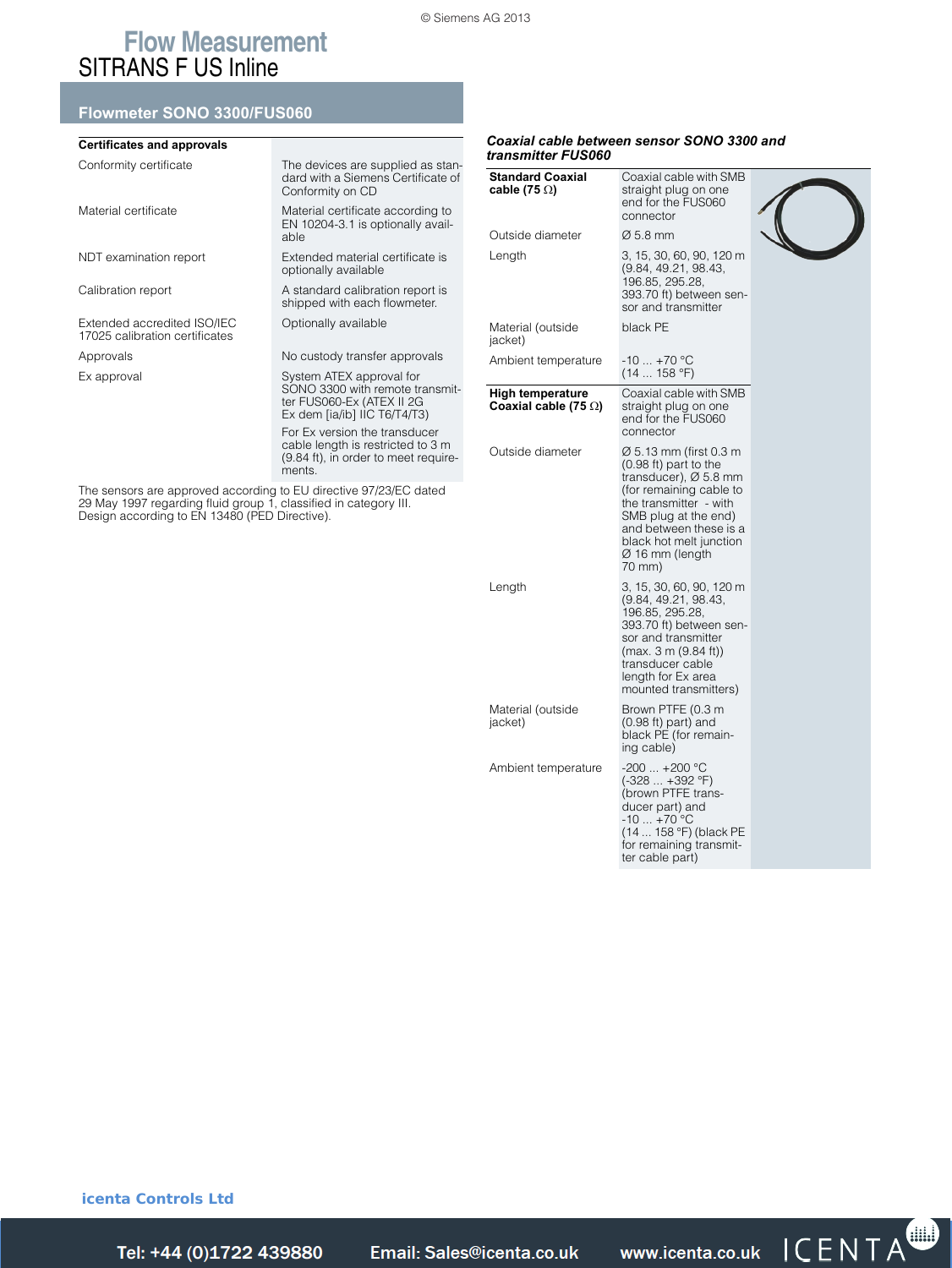## **Flow Measurement** SITRANS F US Inline

#### **Flowmeter SONO 3300/FUS060**

| <b>Selection and Ordering data</b>                       |                                                                                                                  | Article No. Order code       |  |  |
|----------------------------------------------------------|------------------------------------------------------------------------------------------------------------------|------------------------------|--|--|
|                                                          | Sensor SONO 3300 with<br>transmitter FUS060                                                                      |                              |  |  |
|                                                          |                                                                                                                  | HELD . HELL<br><b>The Co</b> |  |  |
| Diameter                                                 | Qn setting [m <sup>3</sup> /h]                                                                                   |                              |  |  |
| DN 50 $(2")$<br>DN 50 (2")                               | 10                                                                                                               | 1 A<br>1 B                   |  |  |
| DN 50 $(2")$                                             | 26<br>60                                                                                                         | 1 D                          |  |  |
| DN 65 $(2\frac{1}{2})$                                   | 15                                                                                                               | 1 E                          |  |  |
| DN 65 $(2\frac{1}{2})$                                   | 42                                                                                                               | 1F                           |  |  |
| DN 65 $(2\frac{1}{2})$                                   | 100                                                                                                              | 1 H                          |  |  |
| DN 80 (3")                                               | 20                                                                                                               | 1J                           |  |  |
| DN 80 (3")<br>DN 80 (3")                                 | 60<br>150                                                                                                        | 1 K<br>1 M                   |  |  |
| DN 100 (4")                                              | 36                                                                                                               | 1N                           |  |  |
| DN 100 (4")                                              | 100                                                                                                              | 1P                           |  |  |
| DN 100 (4")                                              | 230                                                                                                              | 1 R                          |  |  |
| DN 125 (5")<br>DN 125 (5")                               | 50<br>150                                                                                                        | 1S<br>1 T                    |  |  |
| DN 125 (5")                                              | 360                                                                                                              | 1 V                          |  |  |
| DN 150 (6")                                              | 80                                                                                                               | 2 A                          |  |  |
| DN 150 (6")                                              | 220                                                                                                              | 2B                           |  |  |
| DN 150 (6")                                              | 500                                                                                                              | 2 D                          |  |  |
| DN 200 (8")                                              | 120                                                                                                              | 2E<br>2 F                    |  |  |
| DN 200 (8")<br>DN 200 (8")                               | 380<br>900                                                                                                       | 2 H                          |  |  |
| DN 250 (10")                                             | 200                                                                                                              | 2 J                          |  |  |
| DN 250 (10")                                             | 600                                                                                                              | 2K                           |  |  |
| DN 250 (10")                                             | 1400                                                                                                             | 2 M                          |  |  |
| DN 300 (12")<br>DN 300 (12")                             | 300<br>850                                                                                                       | 2 N<br>2P                    |  |  |
| DN 300 (12")                                             | 2200                                                                                                             | 2 R                          |  |  |
| ratings)<br>EN 1092-1<br>PN 16 (DN 80  300 (3"  12"))    | Flange norm and pressure rating<br>(All sizes are not available in all pressure<br>PN 10 (DN 200  300 (8"  12")) | в<br>C                       |  |  |
| PN 40 (DN 50  300 (2"  12"))                             |                                                                                                                  | E                            |  |  |
| <b>ANSI B16.5</b>                                        | class 150 (DN 50  300 (2"  12"))                                                                                 | н                            |  |  |
|                                                          | class 300 (DN 50  300 (2"  12"))                                                                                 | J                            |  |  |
|                                                          | Sensor type (approval) and transmitter                                                                           |                              |  |  |
| mounting                                                 | IP67 standard, remote transmitter                                                                                | 1                            |  |  |
| (Ex-version)                                             | IP67 Ex-version (ATEX), remote transmitter                                                                       | 3                            |  |  |
| <b>SONO 3300</b>                                         | Cable gland entries in FUS060 and                                                                                |                              |  |  |
| transmitter M25/20/16 $\times$ 1.5                       | Cable glands M20 in sensor and in                                                                                | 1                            |  |  |
|                                                          | <b>Transmitter version of SITRANS FUS060</b>                                                                     |                              |  |  |
| IP65 (NEMA 4), 120/230 V AC<br>IP65 (NEMA 4), 24 V AC/DC |                                                                                                                  | Ν<br>P                       |  |  |
|                                                          | IP65 (NEMA 4), 24 V AC/DC, Ex-version                                                                            | Q                            |  |  |
| (ATEX)                                                   |                                                                                                                  |                              |  |  |

| Selection and Ordering data                                                                                                                                                                                                                 | Article No. Order code |  |  |  |  |
|---------------------------------------------------------------------------------------------------------------------------------------------------------------------------------------------------------------------------------------------|------------------------|--|--|--|--|
| Sensor SONO 3300 with                                                                                                                                                                                                                       | 7ME3300-               |  |  |  |  |
| transmitter FUS060                                                                                                                                                                                                                          | <b>THEO-THE</b>        |  |  |  |  |
| <b>FUS060 output module</b><br>HART, 4  20 mA, 1 pulse output, 1 relay<br>HART, Ex version, 4  20 mA, 1 pulse output,<br>1 relay                                                                                                            | в                      |  |  |  |  |
| PROFIBUS PA, 1 pulse/frequency                                                                                                                                                                                                              | D                      |  |  |  |  |
| Transducer coaxial cable<br>4 x 3 m, max. 70 $\degree$ C (158 $\degree$ F), the only option<br>for $Fx$ i<br>4 x 15 m, max. 70 °C (158 °F)<br>4 x 30 m, high temp. max.200 $^{\circ}$ C (392 $^{\circ}$ F)<br>4 x 30 m, max. 70 °C (158 °F) | 0<br>1<br>2<br>3       |  |  |  |  |
| 4 x 60 m, max. 70 °C (158 °F)<br>4 x 90 m, max. 70 °C (158 °F)<br>4 x 120 m, max. 70 °C (158 °F)                                                                                                                                            | 4<br>5<br>6            |  |  |  |  |
| 4 x 3 m, high temp. max. 200 $^{\circ}$ C (392 $^{\circ}$ F), the<br>only option for Ex i<br>4 x 15 m, high temp. max. 200 °C (392 °F)                                                                                                      | 7<br>8                 |  |  |  |  |

| Selection and Ordering data                                                                                                                                                                                                  | Order code      |
|------------------------------------------------------------------------------------------------------------------------------------------------------------------------------------------------------------------------------|-----------------|
| <b>Additional information</b>                                                                                                                                                                                                |                 |
| Please add "-Z" to Article No. and specify<br>Order code(s) and plain text.                                                                                                                                                  |                 |
| Calibration                                                                                                                                                                                                                  |                 |
| Sensor prepared for older SONO 3000<br>transmitters                                                                                                                                                                          | $(A30^{1})^{2}$ |
| Production calibration DN 50 DN 300<br>(with certificate, $2 \times 3$ points in 10 %, 25 % and<br>100 % Qn)                                                                                                                 | <b>Included</b> |
| Accredited Siemens ISO/IEC 17025 calibration<br>for DN 50 to DN 200 with On as selected in Dia-<br>meter. Calibration certificate: 2 x 5 points in 5%,<br>10 %, 25 %, 50% and 100 % Qn<br>(max. flow 630 m <sup>3</sup> /h). | <b>D20</b>      |
| Accredited Siemens ISO/IEC 17025 calibration for<br>DN 200 to DN 300 with Qn as selected in Diameter.<br>Calibration certificate: 2 x 5 points in 5 %, 10 %,<br>25 %, 50 % and 100 % Qn (max. flow 2000 m <sup>3</sup> /h).  | D <sub>21</sub> |
| Material certificate                                                                                                                                                                                                         |                 |
| EN 10204-3.1                                                                                                                                                                                                                 | F <sub>10</sub> |
| EN 10204-3.1 with 100 % NDT on weldings                                                                                                                                                                                      | $F(11^2)$       |
| Pressure certificate                                                                                                                                                                                                         |                 |
| EN 10204-2.3                                                                                                                                                                                                                 | F <sub>21</sub> |
| Tag name plate                                                                                                                                                                                                               |                 |
| Stainless steel TAG plate (1 x 24 x 80 mm),<br>wire fixed. Font size depends on text length:<br>8 mm for 1  10 characters, 4 mm for<br>11  20 characters (specify in plain text).                                            | <b>Y17</b>      |
|                                                                                                                                                                                                                              |                 |

<sup>1)</sup> In preparation



**Please use online Product selector to get latest updates. Product selector link:**

www.pia-selector.automation.siemens.com

#### **icenta Controls Ltd**

Siemens FI 01 · 2014 **3/249** *Tel: +44 (0)1722 41 Fax: +44 (0)1722 e: sales@icenta.co.uk www.icenta.co.uk*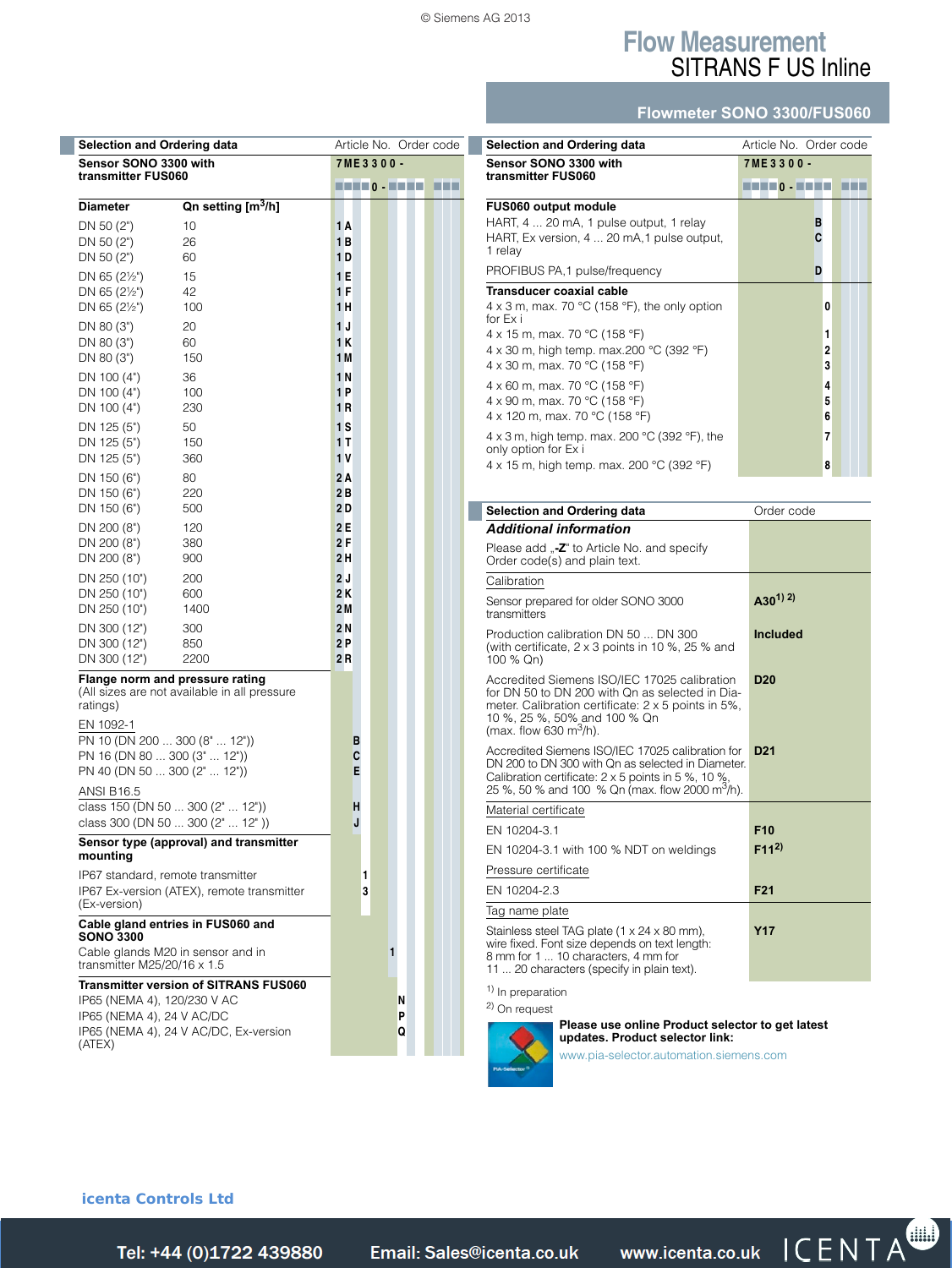## **Flow Measurement** SITRANS F US Inline

### **Flowmeter SONO 3300/FUS060**

#### ■**Flowmeter SONO 3300 with FUS060 operating instructions, accessories and spare parts**

| <b>Operating instructions</b> |             |  |  |  |  |  |  |  |  |
|-------------------------------|-------------|--|--|--|--|--|--|--|--|
| <b>Description</b>            | Article No. |  |  |  |  |  |  |  |  |
| SITRANS FUS060                |             |  |  |  |  |  |  |  |  |
| $\bullet$ English             | A5E01204521 |  |  |  |  |  |  |  |  |
| $\bullet$ German              | A5E02123845 |  |  |  |  |  |  |  |  |
| SITRANS F US SONO 3300        |             |  |  |  |  |  |  |  |  |
| $\bullet$ English             | A5E01365400 |  |  |  |  |  |  |  |  |
| $\bullet$ German              | A5E02690975 |  |  |  |  |  |  |  |  |
| $\bullet$ Spanish             | A5E02690992 |  |  |  |  |  |  |  |  |
| $\bullet$ French              | A5E02690987 |  |  |  |  |  |  |  |  |

This device is shipped with a Quick Start guide and a CD containing further SITRANS F US literature.

All literature is also available for free at:

http://www.siemens.com/flowdocumentation

#### *Accessories*

Potting kit

| <b>Description</b>                                                                 | Article No.  |  |
|------------------------------------------------------------------------------------|--------------|--|
| Potting kit for terminal box of flow sensors for IP68/NEMA 6P (not for Ex sensors) | FDK:085L2403 |  |

#### Cable connection boxes

(Optional for the connection of individually transducer cables with the FUS060 transducer cables)

| Article No.  |  |
|--------------|--|
|              |  |
| FDK:085B1361 |  |
|              |  |

#### *Spare parts*

| Cables for SONO 3300 with FUS060 (only as spare parts)                                                                                  |               |             |  |  |  |  |
|-----------------------------------------------------------------------------------------------------------------------------------------|---------------|-------------|--|--|--|--|
| <b>Description</b>                                                                                                                      | Length m (ft) | Article No. |  |  |  |  |
| Coaxial cable for FUS060, (75 $\Omega$ , max. 70 °C (158 °F), black PVC) (2 pcs.)                                                       | 3(9.84)       | A5E00875101 |  |  |  |  |
|                                                                                                                                         | 15 (49.21)    | A5E00861432 |  |  |  |  |
|                                                                                                                                         | 30 (98.43)    | A5E01278662 |  |  |  |  |
|                                                                                                                                         | 60 (196.85)   | A5E01278682 |  |  |  |  |
|                                                                                                                                         | 90 (295.28)   | A5E01278687 |  |  |  |  |
|                                                                                                                                         | 120 (393.70)  | A5E01278698 |  |  |  |  |
| High temp. coaxial cable for FUS060; with 0.3 m brown PTFE high temp. trans-                                                            | 3(9.84)       | A5E00875105 |  |  |  |  |
| ducer part (max. 200 °C (392 °F)) and black PVC transmitter part with SMB plug<br>(max. 70 °C (158 °F)); impedance 75 $\Omega$ (2 pcs.) | 15 (49.21)    | A5E00861435 |  |  |  |  |
|                                                                                                                                         | 30 (98.43)    | A5E01196952 |  |  |  |  |

Cable glands (for the SONO 3300 terminal box) (only as spare parts)

| <b>Type</b> | <b>Material</b>                                                                                   | Temperature range [°C (°F)] | Article No.             |  |
|-------------|---------------------------------------------------------------------------------------------------|-----------------------------|-------------------------|--|
| M20         | Nickel-plated brass,<br>2x cables $\varnothing$ 5  6 mm<br>(2 pcs.)<br><b>icenta Controls Ltd</b> | $-25+200(-13+392)$          | A5E02246329             |  |
|             | Tel: +44 (0)1722 439880                                                                           | Email: Sales@icenta.co.uk   | www.icenta.co.uk ICENTA |  |
|             |                                                                                                   |                             |                         |  |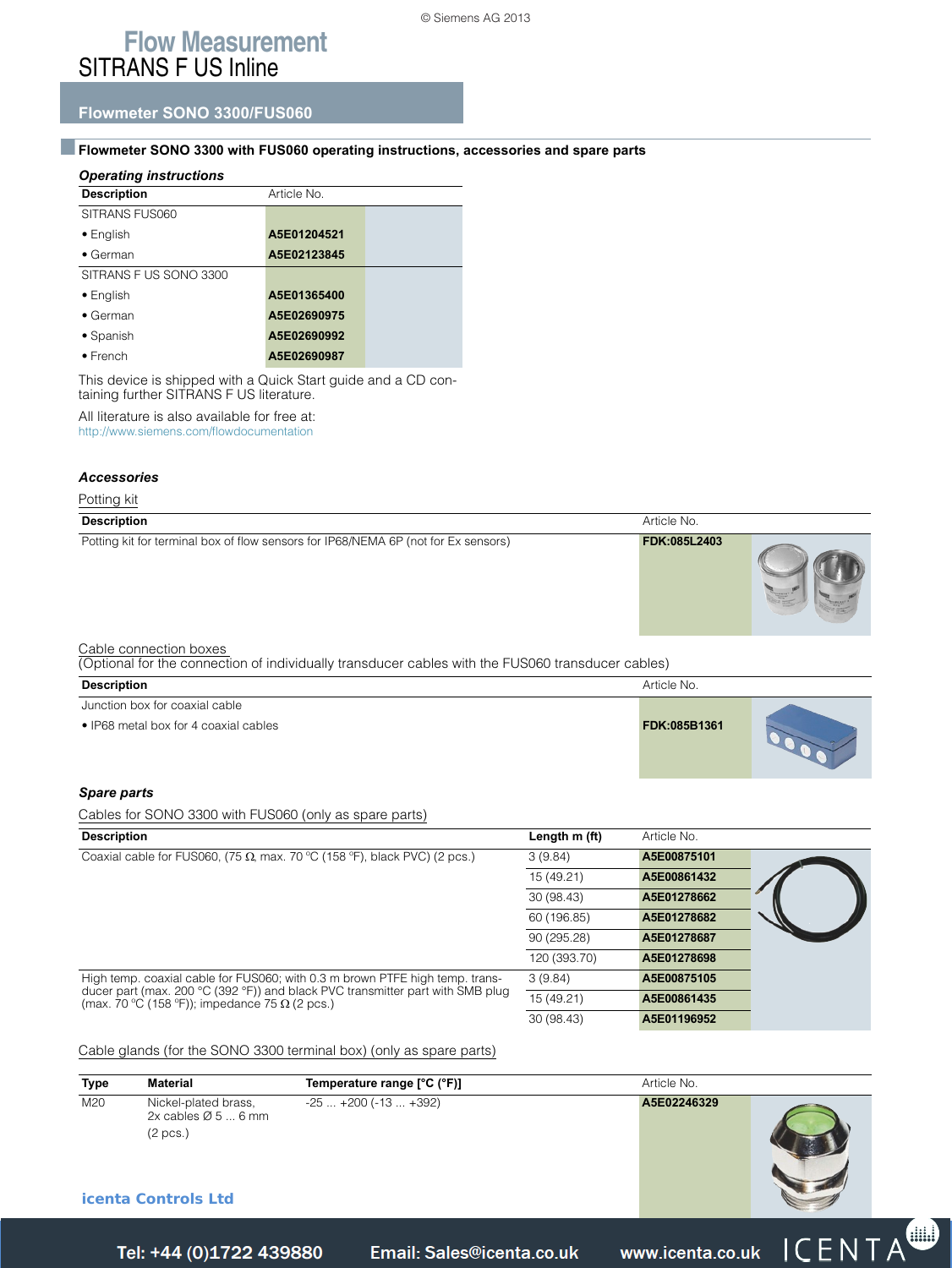## **Flow Measurement** SITRANS F US Inline

**Flowmeter SONO 3300/FUS060**

| <b>Description</b>                                                                                                                                      | Article No.         |  |
|---------------------------------------------------------------------------------------------------------------------------------------------------------|---------------------|--|
| SONO 3300 terminal box lid,<br>in stainless steel painted<br>black (1 pc.)                                                                              | FDK:085U1505        |  |
| Gasket for SONO 3300 ter-<br>minal lid in EPDM (1 pc.)                                                                                                  | <b>FDK-085U1820</b> |  |
| SONO 3300 stainless steel<br>terminal box (1 pc.),<br>M20 cable gland version,<br>incl. lid in stainless steel<br>(painted black) and gasket<br>in FPDM | A5E00836867         |  |
| Coax cable connecting<br>plate (1 pc.) for the SONO<br>3300 terminal box and use<br>with transmitter type<br><b>FUS060</b>                              | On request          |  |

**icenta Controls Ltd** 



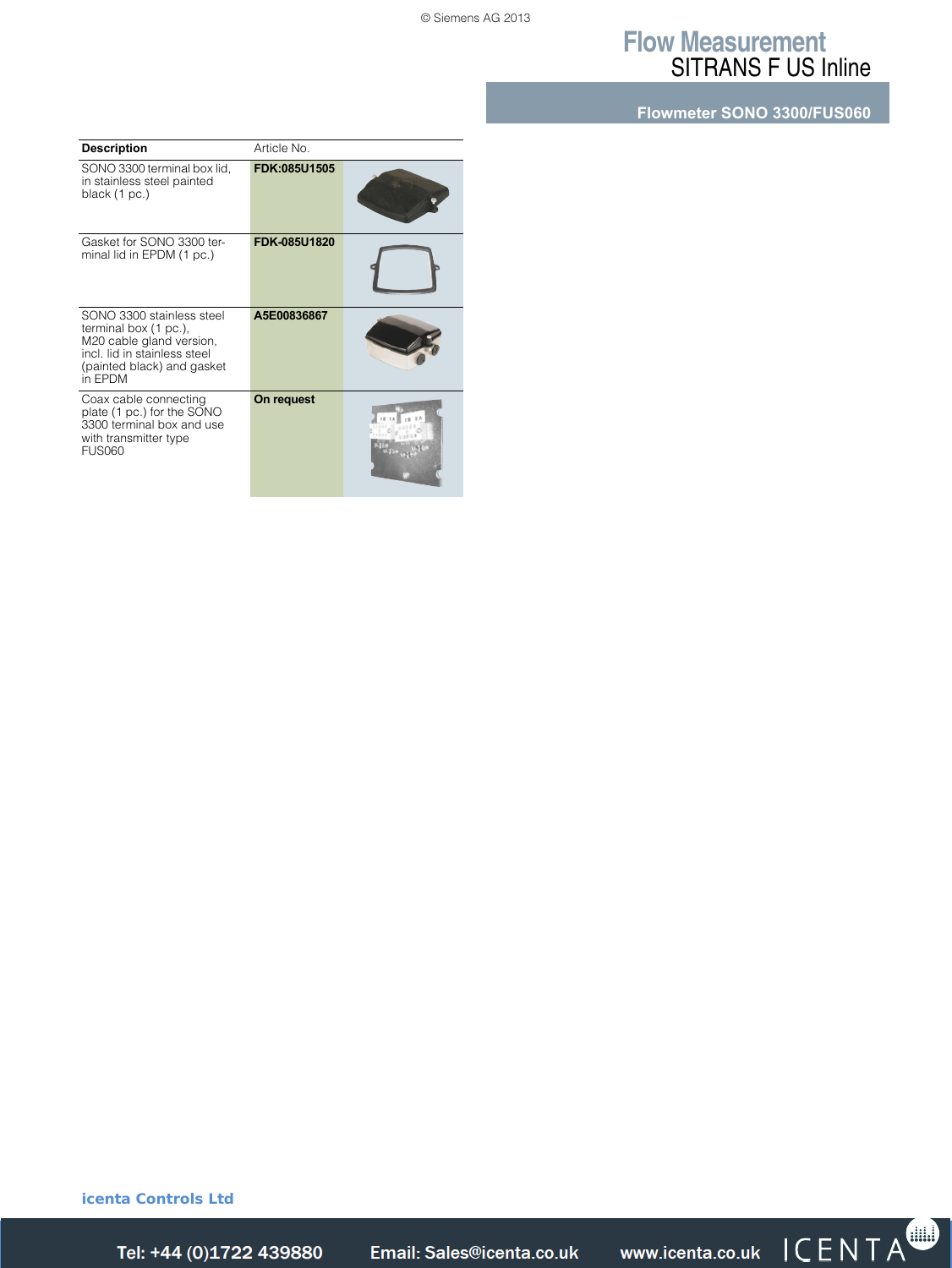## **Flow Measurement** SITRANS F US Inline

### **Flowmeter SONO 3300/FUS060**

#### ■**Dimensional drawings**



#### Sensor SONO 3300, dimensions in mm (inch)

| <b>DN</b> | <b>EN 1092-1</b> |           |    |      |                   |       |              |           |     |       |                   |       |              |           |     |       |             |       |
|-----------|------------------|-----------|----|------|-------------------|-------|--------------|-----------|-----|-------|-------------------|-------|--------------|-----------|-----|-------|-------------|-------|
|           | <b>PN 10</b>     |           |    |      |                   |       | <b>PN 16</b> |           |     |       |                   |       | <b>PN 40</b> |           |     |       |             |       |
|           | $L^{1}$          |           | D  |      | $D_i$             |       | $L^{1)}$     |           | D   |       | $D_i$             |       | $L^{1}$      |           | D   |       | $D_i$       |       |
|           | mm               | inch      | mm | inch | mm                | inch  | mm           | inch      | mm  | inch  | mm                | inch  | mm           | inch      | mm  | inch  | mm          | inch  |
| 50        |                  |           |    |      |                   |       |              |           |     |       |                   |       | 475          | 18.70     | 165 | 6.50  | 52.60       | 2.07  |
| 65        |                  |           |    |      |                   |       |              |           |     |       |                   |       | 475          | 18.70     | 185 | 7.28  | 62.70       | 2.47  |
| 80        |                  |           |    |      |                   |       | 380          | 14.96     | 200 | 7.87  | 78.00             | 3.07  | 400          | 15.75     | 200 | 7.87  | 78.00       | 3.07  |
| 100       |                  |           |    |      |                   |       | 375          | 14.76     | 220 | 8.66  | 102.40            | 4.00  | 400          | 15.75     | 235 | 9.25  | 102.40      | 4.00  |
| 125       |                  |           |    |      |                   |       | 375          | 14.76     | 250 | 9.84  | 128.30            | 5.05  | 400          | 15.75     | 270 | 10.63 | 128.30 5.05 |       |
| 150       |                  |           |    |      |                   |       | 360          | 14.17     | 285 | 11.22 | 154.20 6.07       |       | 400          | 15.75     | 300 | 11.81 | 154.20 6.07 |       |
| 200       | 400              | 15.75 340 |    |      | 13.39 207.30 8.16 |       | 400          | 15.75 340 |     |       | 13.39 207.30 8.16 |       | 450          | 17.72 375 |     | 14.76 | 206.50 8.13 |       |
| 250       | 400              | 15.75 395 |    |      | 15.55 260.40      | 10.25 | 400          | 15.75     | 405 | 15.94 | 260.40 10.25      |       | 500          | 19.69     | 450 | 17.72 | 258.80      | 10.19 |
| 300       | 400              | 15.75 445 |    |      | 17.52 309.70      | 12.19 | 420          | 16.54     | 460 | 18.11 | 309.70            | 12.19 | 500          | 19.69     | 515 | 20.28 | 307.90      | 12.12 |

| <b>DN</b>               | <b>ANSI</b> |       |               |       |       |       |               |       |     |         |       |       |                       |       | Weight $^{2)}$ |                           |             |      |
|-------------------------|-------------|-------|---------------|-------|-------|-------|---------------|-------|-----|---------|-------|-------|-----------------------|-------|----------------|---------------------------|-------------|------|
|                         | 150 lb      |       |               |       |       |       | 300 lb        |       |     |         |       |       | <b>EN and ANSI EN</b> |       |                |                           | <b>ANSI</b> |      |
|                         | $L^{1}$     |       | D             |       | $D_i$ |       | $L^{1}$       |       | D   |         | $D_i$ |       | A                     |       |                |                           |             |      |
|                         | mm          | inch  | <sub>mm</sub> | inch  | mm    | inch  | <sub>mm</sub> | inch  |     | mm inch | mm    | inch  | mm                    | inch  | kg             | $\mathsf{I}^{\mathsf{b}}$ | kg          | lb   |
| 50 mm/2"                | 510         | 20.08 | 152           | 5.98  | 52.6  | 2.07  | 520           | 20.47 | 165 | 6.50    | 52.6  | 2.07  | 180                   | 7.09  | 14             | 30.9                      | 17          | 37.5 |
| 65 mm/2 $\frac{1}{2}$ " | 510         | 20.08 | 178           | 7.01  | 62.7  | 2.47  | 520           | 20.47 | 190 | 7.48    | 62.7  | 2.47  | 186                   | 7.32  | 16             | 35.3                      | 20          | 44   |
| 80 mm/3"                | 420         | 16.54 | 191           | 7.52  | 78.0  | 3.07  | 440           | 17.32 | 210 | 8.27    | 78.0  | 3.07  | 193                   | 7.60  | 19             | 42                        | 23          | 51   |
| 100 mm/4"               | 420         | 16.54 | 229           | 9.01  | 102.4 | 4.03  | 440           | 17.32 | 254 | 10      | 102.4 | 4.03  | 205                   | 8.07  | 25             | 55                        | 35          | 78   |
| 125 mm/5"               | 440         | 17.32 | 254           | 10.00 | 128.3 | 5.05  | 460           | 18.11 | 279 | 10.98   | 128.3 | 5.05  | 218                   | 8.58  | 29             | 64                        | 40          | 89   |
| 150 mm/6"               | 430         | 16.93 | 279           | 10.98 | 154.2 | 6.07  | 450           | 17.71 | 318 | 12.52   | 154.2 | 6.07  | 232                   | 9.13  | 35             | 78                        | 50          | 111  |
| 200 mm/8"               | 480         | 18.90 | 343           | 13.50 | 202.7 | 7.98  | 500           | 19.69 | 381 | 15      | 202.7 | 7.98  | 256                   | 10.08 | 54             | 119                       | 72          | 160  |
| 250 mm/10"              | 490         | 19.29 | 406           | 15.98 | 254.5 | 10.02 | 520           | 20.47 | 444 | 17.48   | 254.5 | 10.03 | 283                   | 11.14 | 85             | 189                       | 98          | 217  |
| 300 mm/12"              | 550         | 21.65 | 483           | 19.02 | 306.3 | 12.06 | 580           | 22.83 | 521 | 20.51   | 306.3 | 12.06 | 309                   | 12.17 | 115            | 256                       | 142         | 322  |

1) Length tolerance (mm): DN 50 ... 100 +2/-3, DN 125 ... 200 +3/-4, DN 250 ... 300 +4/-5

2) Approximate weights without transmitter FUS060 - weight of FUS060 is 4.4 kg (9.7 lb)

**icenta Controls Ltd** 

Tel: +44 (0)1722 439880

*Tel: +44 (0)1722 41 Fax: +44 (0)1722 e: sales@icenta.co.uk www.icenta.co.uk*